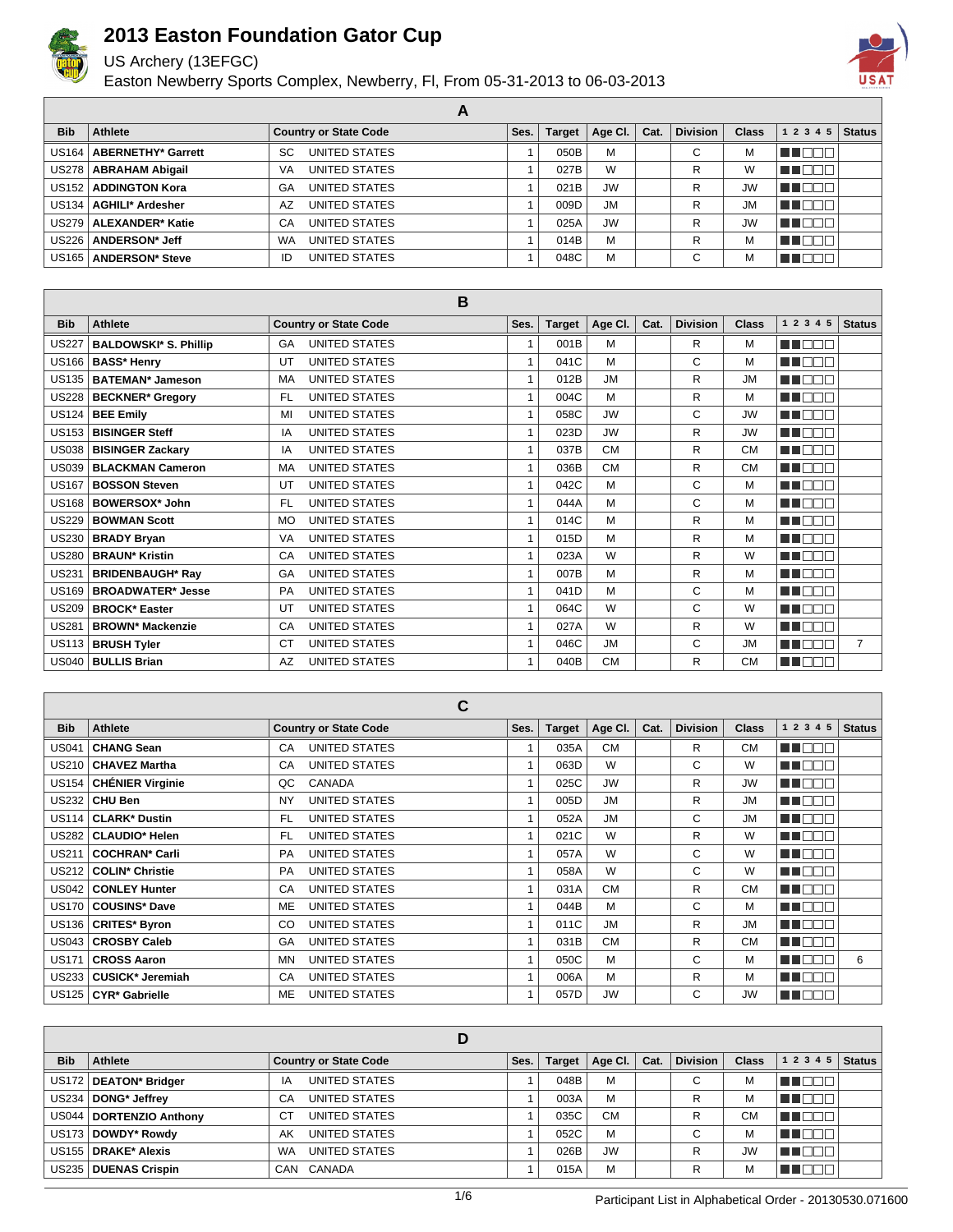

US Archery (13EFGC)

Easton Newberry Sports Complex, Newberry, Fl, From 05-31-2013 to 06-03-2013



| <b>Bib</b>   | Athlete                  | <b>State Code</b><br>Country<br>o      | Ses. | Target       | Age Cl.                    | Cat. | <b>Division</b> | <b>Class</b> | . | <b>Status</b> |
|--------------|--------------------------|----------------------------------------|------|--------------|----------------------------|------|-----------------|--------------|---|---------------|
| <b>US045</b> | HAM<br>DUNI<br>Alexander | NJ.<br>JNI<br>.<br>$\Delta$ I H $\geq$ |      | na i<br>∪ບ+ເ | <b>CM</b><br>$\sim$ $\sim$ |      |                 | ∪M<br>$\sim$ |   |               |

|            |                              | E                            |      |               |           |      |                 |              |              |               |
|------------|------------------------------|------------------------------|------|---------------|-----------|------|-----------------|--------------|--------------|---------------|
| <b>Bib</b> | Athlete                      | <b>Country or State Code</b> | Ses. | <b>Target</b> | Age Cl.   | Cat. | <b>Division</b> | <b>Class</b> | 1 2 3 4 5    | <b>Status</b> |
|            | US213   EDELMANN Danielle    | UNITED STATES<br>FL          |      | 060C          | W         |      | С               | W            | TEOL         |               |
|            | US174   EDWARDS* Elvin (Don) | UNITED STATES<br>GA          |      | 041B          | M         |      | С               | М            | n Ol<br>- II |               |
|            | US236   ELLISON* Brady       | UNITED STATES<br>CA          |      | 001A          | M         |      | R               | м            | TEE          |               |
|            | US046   ESPINET Jean-Luc     | UNITED STATES<br>GA          |      | 033B          | <b>CM</b> |      | R               | <b>CM</b>    | TEN          |               |
|            | US115   ESTES* Adam          | UNITED STATES<br>GA          |      | 043B          | <b>JM</b> |      | С               | <b>JM</b>    | Пſ<br>T DI   |               |
|            | US237   ESTES* David         | UNITED STATES<br>GA          |      | 005B          | M         |      | R               | М            | T O<br>- II  |               |
|            | US126   ESTRADA Claire       | UNITED STATES<br>GA          |      | 060D          | <b>JW</b> |      | С               | <b>JW</b>    | T O          |               |
|            | US175   EURICH Scott         | UNITED STATES<br>FL.         |      | 042A          | M         |      | С               | м            |              |               |

| <b>Bib</b> | Athlete                   | <b>Country or State Code</b>    | Ses. | <b>Target</b> | Age Cl.   | Cat. | <b>Division</b> | <b>Class</b> | 12345           | <b>Status</b> |
|------------|---------------------------|---------------------------------|------|---------------|-----------|------|-----------------|--------------|-----------------|---------------|
|            | US350   FABRY Jeff        | UNITED STATES<br>USA            |      | 055C          | м         |      | C               | М            | THEED           |               |
|            | US238   FANCHIN* Joe      | UNITED STATES<br>CA             |      | 004A          | M         |      | R               | М            | T E E E         |               |
|            | US047   FARNSWORTH Cullen | UNITED STATES<br>FL.            |      | 033C          | <b>CM</b> |      | R               | <b>CM</b>    | T FEE           |               |
|            | US127   FLICK Kit         | UNITED STATES<br>VA             |      | 061B          | <b>JW</b> |      | C               | <b>JW</b>    | THE EN          |               |
|            | $US283$ FORD* Lee         | UNITED STATES<br>GA             |      | 030A          | W         |      | R               | W            | <b>VE</b> DOO : |               |
|            | US048   FOWLE Brandon     | UNITED STATES<br>M <sub>0</sub> |      | 040C          | <b>CM</b> |      | R               | <b>CM</b>    | THEEL           |               |
|            | US156   FRANCIS* Amye     | UNITED STATES<br>FL             |      | 023C          | <b>JW</b> |      | R               | <b>JW</b>    | THE EL          |               |
|            | US137   FRANCIS* Chris    | UNITED STATES<br>FL             |      | 009C          | <b>JM</b> |      | R               | <b>JM</b>    | N E E E         |               |

 $\sim$ 

|            |                                     | u                            |      |               |           |      |                 |              |           |               |
|------------|-------------------------------------|------------------------------|------|---------------|-----------|------|-----------------|--------------|-----------|---------------|
| <b>Bib</b> | Athlete                             | <b>Country or State Code</b> | Ses. | <b>Target</b> | Age Cl.   | Cat. | <b>Division</b> | <b>Class</b> | 1 2 3 4 5 | <b>Status</b> |
|            | US128   GALLANT Callie              | UNITED STATES<br>ME          |      | 058D          | <b>JW</b> |      | C               | <b>JW</b>    | ma mata   |               |
|            | US176 <b>  GALVEZ* Tito</b>         | UNITED STATES<br>MN.         |      | 056A          | M         |      | C               | м            | MA BEL    |               |
|            | US239   GARCIA NIEVA Hector         | <b>COLUMBIA</b><br>COL       |      | 015B          | M         |      | R               | м            | ME E E E  |               |
|            | US214   GAUVIN <sup>*</sup> Crystal | UNITED STATES<br>СT          |      | 063C          | W         |      | C               | W            | MA DO D   |               |
|            | US240   GAUVIN* Rich                | UNITED STATES<br>СT          |      | 013D          | M         |      | R               | м            | M DE B    |               |
|            | US177   GELLENTHIEN* Braden         | UNITED STATES<br>ТX          |      | 047D          | М         |      | C               | м            | MU O O O  |               |
|            | US049   GERSTEL Timothy             | UNITED STATES<br>MA          |      | 035B          | <b>CM</b> |      | R               | <b>CM</b>    | MI OO B   |               |
| US157      | <b>GIBILARO* Ariel</b>              | UNITED STATES<br>CA          |      | 026A          | <b>JW</b> |      | R               | <b>JW</b>    | MU DO B   |               |
| US284 l    | <b>GILBERT* Michelle</b>            | UNITED STATES<br>MD          |      | 026D          | W         |      | R               | W            | MN DE O   |               |
| US241      | GLASS* Michael                      | UNITED STATES<br>FL          |      | 001C          | M         |      | R               | M            | ma man    |               |
|            | US242   GOVIER Daniel               | UNITED STATES<br>WI          |      | 018B          | М         |      | R               | м            | MA E E E  |               |
| US285 I    | <b>GRANETT* Brandi</b>              | UNITED STATES<br>NJ          |      | 023B          | W         |      | R               | W            | ME OO S   |               |
|            | US286 GRELLNER* Janis               | UNITED STATES<br><b>MO</b>   |      | 030B          | W         |      | R               | W            | M DOO     |               |

|            |                         | н                            |      |        |           |      |                 |              |              |               |
|------------|-------------------------|------------------------------|------|--------|-----------|------|-----------------|--------------|--------------|---------------|
| <b>Bib</b> | Athlete                 | <b>Country or State Code</b> | Ses. | Target | Age Cl.   | Cat. | <b>Division</b> | <b>Class</b> | 1 2 3 4 5    | <b>Status</b> |
|            | US243   HALL John       | UNITED STATES<br>FL.         |      | 005C   | м         |      | R               | м            | MN 888       |               |
|            | US116   HALL* Jared     | UNITED STATES<br>СT          |      | 045C   | <b>JM</b> |      | C               | <b>JM</b>    | <b>VEDDE</b> |               |
|            | US244   HANLEY Ricky    | UNITED STATES<br>MA          |      | 009B   | м         |      | R               | м            | MT DE E      |               |
|            | US178   HARDEN James    | UNITED STATES<br>FL.         |      | 056B   | м         |      | C               | м            | MN OO O      |               |
|            | US287   HARDY* Jennifer | UNITED STATES<br>TX          |      | 019D   | W         |      | R               | W            | MN DE EI     |               |
|            | US245   HEILANDT Matt   | UNITED STATES<br>FL.         |      | 007C   | м         |      | R               | м            | <b>REDEE</b> |               |
|            | US179   HELFRITZ* Eric  | UNITED STATES<br>FL.         |      | 056D   | М         |      | С               | м            | man man      |               |
|            | $US158$ HILL Ali        | UNITED STATES<br>OH          |      | 025D   | <b>JW</b> |      | R               | <b>JW</b>    | MN OO O      |               |
|            | US215   HULBERT Marie   | AUSTRALIA<br>NSW             |      | 064A   | W         |      | C               | W            | MN DE EI     |               |
|            | US117 HUNT Di           | UNITED STATES<br>МI          |      | 051D   | <b>JM</b> |      | C               | <b>JM</b>    | MU DO O      |               |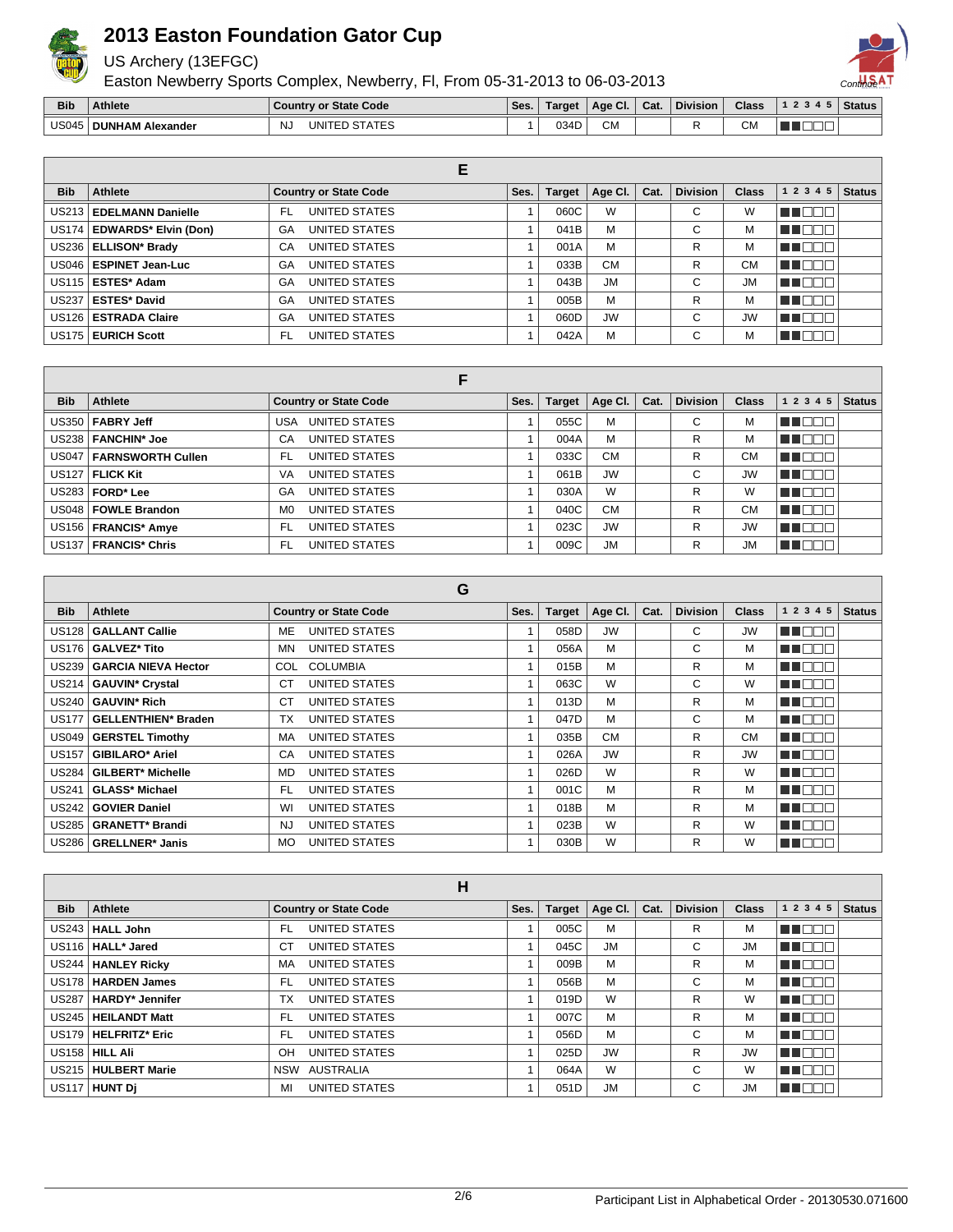

US Archery (13EFGC)

Easton Newberry Sports Complex, Newberry, Fl, From 05-31-2013 to 06-03-2013



| <b>Bib</b> | <b>Athlete</b>    | Country or State Code      | Ses. | <b>Target</b> | Age Cl. $ $ | Cat. | <b>Division</b> | <b>Class</b> | 12345 | Status |
|------------|-------------------|----------------------------|------|---------------|-------------|------|-----------------|--------------|-------|--------|
|            | US180   IV George | <b>UNITED STATES</b><br>GA |      | 042B          | IVI         |      | ∼               | м            |       |        |

| <b>Bib</b> | Athlete                  | <b>Country or State Code</b> | Ses. | <b>Target</b> | Age Cl. $\vert$ | Cat. | <b>Division</b> | <b>Class</b> | $1\ 2\ 3\ 4\ 5$ Status |  |
|------------|--------------------------|------------------------------|------|---------------|-----------------|------|-----------------|--------------|------------------------|--|
|            | US181   JEFFERS* John    | UNITED STATES<br>FL.         |      | 051A          | м               |      | С               | М            | TITT T                 |  |
|            | US050 JODOIN Emile       | CANADA<br>OC                 |      | 039B          | <b>CM</b>       |      | R               | СM           | .                      |  |
|            | US246   JOHNSON* Richard | UNITED STATES<br>CT.         |      | 014D          | м               |      | R               | М            | n de l                 |  |
|            | US216   JONES* Erika     | UNITED STATES<br><b>NE</b>   |      | 063A          | W               |      | $\sim$          | W            |                        |  |

|                   |                           | K                                 |      |               |           |      |                 |              |                         |               |
|-------------------|---------------------------|-----------------------------------|------|---------------|-----------|------|-----------------|--------------|-------------------------|---------------|
| <b>Bib</b>        | <b>Athlete</b>            | <b>Country or State Code</b>      | Ses. | <b>Target</b> | Age CI.   | Cat. | <b>Division</b> | <b>Class</b> | 1 2 3 4 5               | <b>Status</b> |
| <b>US247</b>      | <b>KALE* Nick</b>         | UNITED STATES<br>CA               |      | 002A          | M         |      | R               | M            | ma mar                  |               |
| <b>US248</b>      | <b>KAMINSKI* Jake</b>     | <b>UNITED STATES</b><br>FL.       |      | 002C          | M         |      | R               | M            | <b>RENDER</b>           |               |
| US249             | <b>KAUNE Anthony</b>      | <b>UNITED STATES</b><br><b>MN</b> | 1    | 017B          | M         |      | R               | M            | an an an                |               |
| <b>US288</b>      | <b>KAUNE Jennifer</b>     | <b>UNITED STATES</b><br>MN        | 1    | 028B          | W         |      | R               | W            | HE E E E E              |               |
| US <sub>129</sub> | <b>KELLER* Lexi</b>       | <b>UNITED STATES</b><br>WI        |      | 060B          | <b>JW</b> |      | C               | <b>JW</b>    | man man                 |               |
| <b>US182</b>      | <b>KELLY* Connor</b>      | <b>UNITED STATES</b><br>CA        | 1    | 053B          | M         |      | C               | M            | n na m                  |               |
| US250             | <b>KELLY* William</b>     | <b>UNITED STATES</b><br>FL.       | 1    | 008C          | M         |      | R               | M            | M BER                   |               |
| <b>US217</b>      | KIEBORZ* Mackenzie        | <b>UNITED STATES</b><br>ТX        | 1    | 057B          | W         |      | C               | W            | HE E E E                |               |
| <b>US051</b>      | <b>KIL Eric</b>           | <b>UNITED STATES</b><br>CA        | 1    | 033A          | <b>CM</b> |      | R.              | <b>CM</b>    | MA MARIT                |               |
| <b>US138</b>      | <b>KIM Edward Wonjin</b>  | <b>UNITED STATES</b><br>CA        | 1    | 012A          | <b>JM</b> |      | R               | <b>JM</b>    | M BEE                   |               |
| <b>US052</b>      | <b>KIM Geun</b>           | <b>UNITED STATES</b><br>CA        | 1    | 032A          | <b>CM</b> |      | R               | <b>CM</b>    | ME E E E                |               |
| <b>US139</b>      | <b>KIM Jin</b>            | <b>UNITED STATES</b><br>CA        | 1    | 010A          | <b>JM</b> |      | R               | <b>JM</b>    | MA DELL'IN              |               |
| <b>US053</b>      | <b>KIM Min Ki</b>         | <b>UNITED STATES</b><br>CA        |      | 037A          | <b>CM</b> |      | R               | <b>CM</b>    | n i Nobel               |               |
| <b>US140</b>      | <b>KIM Samuel</b>         | <b>UNITED STATES</b><br>CA        | 1    | 007A          | <b>JM</b> |      | R               | <b>JM</b>    | ma man                  |               |
| <b>US289</b>      | <b>KISS-JOHNSON Kinga</b> | <b>UNITED STATES</b><br>SC        | 1    | 030D          | W         |      | R               | W            | an an an                |               |
| <b>US360</b>      | <b>KITCHING Harley</b>    | UNITED STATES<br><b>USA</b>       | 1    | 059D          | <b>JW</b> |      | С               | <b>JW</b>    | MN 888                  |               |
| <b>US141</b>      | <b>KLIMITCHEK* Collin</b> | <b>UNITED STATES</b><br>CA        | 1    | 011A          | <b>JM</b> |      | R               | <b>JM</b>    | <b>RADIO DE LA PERS</b> |               |
| <b>US218</b>      | <b>KNIGHT Angela</b>      | <b>UNITED STATES</b><br>SC        |      | 062A          | W         |      | C               | W            | M DE S                  |               |
| <b>US290</b>      | <b>KOEHL* Heather</b>     | <b>UNITED STATES</b><br>WI        |      | 028C          | W         |      | R               | W            | n de la co              |               |
| <b>US291</b>      | <b>KROLL* Karen</b>       | <b>UNITED STATES</b><br>CA        |      | 021A          | W         |      | R               | W            | ME E E E                |               |
| <b>US183</b>      | <b>KUBAT* Clint</b>       | <b>UNITED STATES</b><br>OK        | 1    | 053C          | M         |      | C               | м            | man man                 |               |
| US292             | <b>KWOK Anne</b>          | CANADA<br>CAN                     | 1    | 029B          | W         |      | R               | W            | M OO B                  |               |

| <b>Bib</b> | <b>Athlete</b>                   | <b>Country or State Code</b> | Ses. | <b>Target</b> | Age Cl. $ $ | Cat. | <b>Division</b> | <b>Class</b> | 1 2 3 4 5 | <b>Status</b> |
|------------|----------------------------------|------------------------------|------|---------------|-------------|------|-----------------|--------------|-----------|---------------|
|            | US219   LANCE* Sarah             | UNITED STATES<br>МI          |      | 057C          | W           |      | C               | W            |           |               |
|            | US054   LAWTON Ralph             | UNITED STATES<br><b>PA</b>   |      | 039C          | <b>CM</b>   |      | R               | CМ           | TELET     |               |
|            | US184   LEAR Chuck               | UNITED STATES<br><b>MO</b>   |      | 054C          | М           |      | C               | м            | TE ELET   |               |
|            | US055   LEE Jidam                | UNITED STATES<br>CA          |      | 034A          | <b>CM</b>   |      | R               | <b>CM</b>    | TOOT      |               |
|            | US293   LEE Vanessa              | UNITED STATES<br>ON          |      | 027C          | W           |      | R               | W            | TOOL      |               |
|            | US294   LEEK* Miranda            | UNITED STATES<br>ΙA          |      | 022D          | W           |      | R               | W            |           |               |
|            | US295   LORIG* Khatuna           | UNITED STATES<br>CA          |      | 022A          | W           |      | R               | W            |           |               |
|            | US142   LUMAN <sup>*</sup> Chris | UNITED STATES<br>GA          |      | 008B          | <b>JM</b>   |      | R               | <b>JM</b>    |           |               |

|              |                            | M                            |      |               |           |      |                 |              |              |               |
|--------------|----------------------------|------------------------------|------|---------------|-----------|------|-----------------|--------------|--------------|---------------|
| <b>Bib</b>   | Athlete                    | <b>Country or State Code</b> | Ses. | <b>Target</b> | Age CI.   | Cat. | <b>Division</b> | <b>Class</b> | 1 2 3 4 5    | <b>Status</b> |
| <b>US251</b> | <b>MARINO* Anthony</b>     | <b>UNITED STATES</b><br>NJ   |      | 010D          | M         |      | R               | м            | TEEL<br>- II |               |
|              | US056   MATTHEWS Mitchell  | UNITED STATES<br>MI          |      | 037C          | <b>CM</b> |      | R               | <b>CM</b>    | TEEE         |               |
|              | US118   MATTOX Austin      | UNITED STATES<br>FL          |      | 053A          | <b>JM</b> |      | С               | <b>JM</b>    | MA DE C      |               |
|              | US252   MCGLYN Joseph      | UNITED STATES<br>NY          |      | 001D          | м         |      | R               | м            | TEEE         |               |
|              | US130   MCGRATH Megan      | UNITED STATES<br><b>WA</b>   |      | 061A          | <b>JW</b> |      | С               | <b>JW</b>    | M DE S       |               |
|              | US143   MCLAUGHLIN* Daniel | UNITED STATES<br>CA          |      | 013A          | <b>JM</b> |      | R               | <b>JM</b>    | N S S S S    |               |
|              | US144   MCLAUGHLIN* Sean   | UNITED STATES<br>CA          |      | 009A          | <b>JM</b> |      | R               | <b>JM</b>    | MI OO B      |               |
|              | US057   MCMENAMY Dillon    | UNITED STATES<br>NY          |      | 036D          | <b>CM</b> |      | R               | <b>CM</b>    | T O<br>┓╓    |               |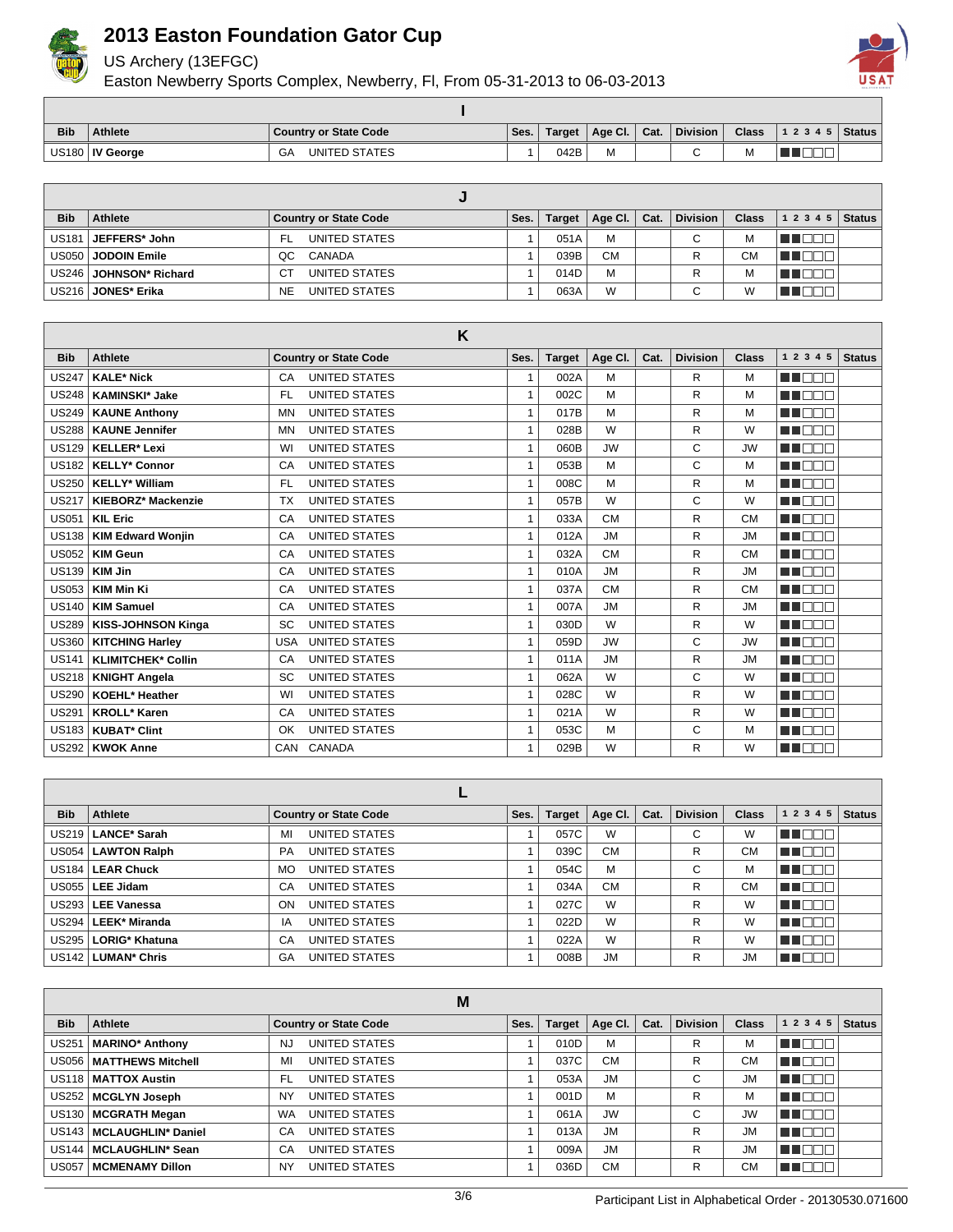

### US Archery (13EFGC)

Easton Newberry Sports Complex, Newberry, Fl, From 05-31-2013 to 06-03-2013



| <b>Bib</b> | Athlete                   | <b>Country or State Code</b> | Ses. | <b>Target</b> | Age Cl. $\vert$ | Cat. | <b>Division</b> | <b>Class</b> | 1 2 3 4 5              | <b>Status</b> |
|------------|---------------------------|------------------------------|------|---------------|-----------------|------|-----------------|--------------|------------------------|---------------|
|            | US185   MENZER Rod        | UNITED STATES<br>WI          |      | 044D          | M               |      | С               | м            | n di                   |               |
|            | US159   MEYER* Lauren     | UNITED STATES<br>NJ          |      | 024B          | <b>JW</b>       |      | R               | <b>JW</b>    | $\Box\Box\Box$<br>- II |               |
|            | US253   MEYER* Steven     | UNITED STATES<br>NJ          |      | 012D          | M               |      | R               | м            | n in Biblio            |               |
|            | US131   MICHAELS* Kannsas | UNITED STATES<br><b>PA</b>   |      | 059A          | <b>JW</b>       |      | С               | <b>JW</b>    | MA DE E                |               |
|            | US296   MICKELBERRY* Erin | UNITED STATES<br>WA.         |      | 025B          | W               |      | R.              | W            | NN OO V                |               |
|            | US145   MILLER Caleb      | UNITED STATES<br>CO.         |      | 012C          | <b>JM</b>       |      | R.              | <b>JM</b>    | MU DE B                |               |
|            | US254   MITCHELL Richard  | UNITED STATES<br>GA          |      | 002B          | M               |      | R               | м            | N N D D U              |               |
|            | US186   MIZE Jonathan     | UNITED STATES<br>IN          |      | 052D          | M               |      | С               | м            | ME DEL                 |               |
|            | US058   MOHNEY Victor     | UNITED STATES<br><b>NY</b>   |      | 035D          | <b>CM</b>       |      | R               | <b>CM</b>    | MU O O O               |               |
|            | US187   MOORE* Nick       | UNITED STATES<br>WI          |      | 043D          | M               |      | С               | м            | MN OO O                |               |
|            | US059   MOSCOWITZ Coby    | UNITED STATES<br>MI          |      | 038C          | <b>CM</b>       |      | R               | <b>CM</b>    | NN DE O                |               |
|            | US060   MOSKOW Joshua     | СT<br>UNITED STATES          |      | 036C          | <b>CM</b>       |      | R               | <b>CM</b>    | M B B B                |               |

|            |                         | N                            |      |               |                 |      |                 |              |                  |  |
|------------|-------------------------|------------------------------|------|---------------|-----------------|------|-----------------|--------------|------------------|--|
| <b>Bib</b> | Athlete                 | <b>Country or State Code</b> | Ses. | <b>Target</b> | Age Cl. $\vert$ | Cat. | <b>Division</b> | <b>Class</b> | 1 2 3 4 5 Status |  |
|            | US255   NAKISHI Russell | UNITED STATES<br>MO          |      | 013C          | M               |      | R               | м            | .                |  |
|            | US220   NEAL* Samantha  | UNITED STATES<br><b>NY</b>   |      | 064B          | W               |      | C               | W            | .                |  |
|            | US256   NG Daniel       | CANADA<br>CAN                |      | 014A          | м               |      | R               | М            | .                |  |
|            | US257   NGUYEN Hamilton | UNITED STATES<br>ON          |      | 018A          | М               |      | R               | м            | .                |  |
|            | US146   NOHELTY Eric    | UNITED STATES<br>MA          |      | 011B          | <b>JM</b>       |      |                 | <b>JM</b>    |                  |  |

| <b>Bib</b> | Athlete               | <b>Country or State Code</b> | Ses. | Target | Age Cl. $\vert$ | Cat. | <b>Division</b> | <b>Class</b> | 12345   | <b>Status</b> |
|------------|-----------------------|------------------------------|------|--------|-----------------|------|-----------------|--------------|---------|---------------|
|            | US061   OFFCHISS Cody | UNITED STATES<br>OR          |      | 037D   | <b>CM</b>       |      | R               | <b>CM</b>    | MN DE O |               |
|            | US297   OLDS Angie    | UNITED STATES<br>- FL        |      | 019C   | W               |      | R               | W            | NN DE E |               |
|            | US062   OLIVER Ryan   | UNITED STATES<br>- FL        |      | 034C   | <b>CM</b>       |      | R               | СM           | n de d  |               |
|            | US119   OLSON* Alex   | UNITED STATES<br>ΙA          |      | 049B   | <b>JM</b>       |      | $\sim$          | JM           | n Toon  |               |
|            | US258   ORTA Branden  | UNITED STATES<br>GA          |      | 003B   | M               |      | R               | М            | H H I   |               |

|              |                          | P                                 |      |               |           |      |                 |              |           |               |
|--------------|--------------------------|-----------------------------------|------|---------------|-----------|------|-----------------|--------------|-----------|---------------|
| <b>Bib</b>   | Athlete                  | <b>Country or State Code</b>      | Ses. | <b>Target</b> | Age CI.   | Cat. | <b>Division</b> | <b>Class</b> | 1 2 3 4 5 | <b>Status</b> |
| <b>US063</b> | <b>PAJARO Lucas</b>      | UNITED STATES<br>NJ.              |      | 032D          | <b>CM</b> |      | R               | <b>CM</b>    | MA E E E  |               |
| US259        | <b>PALUMBO Timothy</b>   | <b>UNITED STATES</b><br><b>NY</b> |      | 002D          | M         |      | R               | м            | MA DE E   |               |
| <b>US064</b> | <b>PAPROSKI Kevin</b>    | <b>UNITED STATES</b><br>GA        |      | 032B          | <b>CM</b> |      | R               | <b>CM</b>    | MN OO B   |               |
|              | US260   PATTON Edward    | UNITED STATES<br>GA               |      | 006B          | М         |      | R               | м            | MN DE B   |               |
|              | US298   PAYNE Pascale    | CANADA<br>CAN                     | 1    | 026C          | W         |      | R               | W            | MA DE E   |               |
| US160        | <b>PELTON Cassandra</b>  | UNITED STATES<br>GA               |      | 022B          | <b>JW</b> |      | R               | <b>JW</b>    | MN O O O  |               |
| <b>US065</b> | <b>PETREA Camden</b>     | UNITED STATES<br>GA               |      | 034B          | <b>CM</b> |      | R               | <b>CM</b>    | MN 888    |               |
|              | US188   PHELPS* Rantz    | UNITED STATES<br>FL.              |      | 041A          | М         |      | C               | M            | M DE B    |               |
|              | US361   PILA Andres      | <b>COLUMBIA</b><br>COL            |      | 017D          | М         |      | R               | м            | MU OO S   |               |
| <b>US189</b> | <b>PITTS Kevin</b>       | UNITED STATES<br><b>SD</b>        | 1    | 053D          | М         |      | C               | м            | MN O O O  |               |
| <b>US066</b> | <b>POGUE Wyatt</b>       | UNITED STATES<br>FL.              | 1    | 032C          | <b>CM</b> |      | R               | <b>CM</b>    | MT OOB    |               |
| <b>US147</b> | POOLEY III* John         | UNITED STATES<br>MA               |      | 010B          | <b>JM</b> |      | R               | <b>JM</b>    | MN 888    |               |
| <b>US261</b> | <b>POWELSON Jeff</b>     | UNITED STATES<br>GA               |      | 004B          | M         |      | R               | M            | MA DE E   |               |
| <b>US161</b> | <b>PRITCHARD* LaNola</b> | UNITED STATES<br>CA               |      | 024A          | <b>JW</b> |      | R               | <b>JW</b>    | M O O O   |               |
|              | US190   PSKOWSKI Jay     | FL.<br>UNITED STATES              |      | 045A          | M         |      | С               | м            | MT OOB    |               |

|              |                                |           | R                            |      |               |           |      |                 |              |                           |               |
|--------------|--------------------------------|-----------|------------------------------|------|---------------|-----------|------|-----------------|--------------|---------------------------|---------------|
| <b>Bib</b>   | <b>Athlete</b>                 |           | <b>Country or State Code</b> | Ses. | <b>Target</b> | Age Cl.   | Cat. | <b>Division</b> | <b>Class</b> | 1 2 3 4 5                 | <b>Status</b> |
|              | US263   RABY* Josh             | <b>WA</b> | UNITED STATES                |      | 013B          | M         |      | R               | M            | T E E E                   |               |
|              | US300   RAINES* Candice        | VT        | <b>UNITED STATES</b>         |      | 029C          | W         |      | R               | W            | under                     |               |
| <b>US191</b> | <b>RAMIREZ Angel</b>           | FL.       | UNITED STATES                |      | 043A          | M         |      | С               | M            | TOOO                      |               |
| <b>US301</b> | RAMIREZ GOMEZ Paola Alejandra  | COL       | <b>COLUMBIA</b>              |      | 027D          | W         |      | R.              | W            | TNT<br>a katika Indonesia |               |
|              | US192 REGA* Brad               | DC.       | UNITED STATES                |      | 055D          | M         |      | С               | М            | חר<br>a katika m          |               |
|              | US264   RIVEST BUNSTER Patrick | OC        | CANADA                       |      | 017C          | M         |      | R               | M            | חר                        |               |
| <b>US067</b> | ROBBINS Jackson                | NJ        | <b>UNITED STATES</b>         |      | 031D          | <b>CM</b> |      | R               | СM           | חרור<br>70 T              |               |
|              | US068   RODRIGUEZ Teodoro TJ   | FL.       | <b>UNITED STATES</b>         |      | 031C          | <b>CM</b> |      | R               | <b>CM</b>    | TOOL                      |               |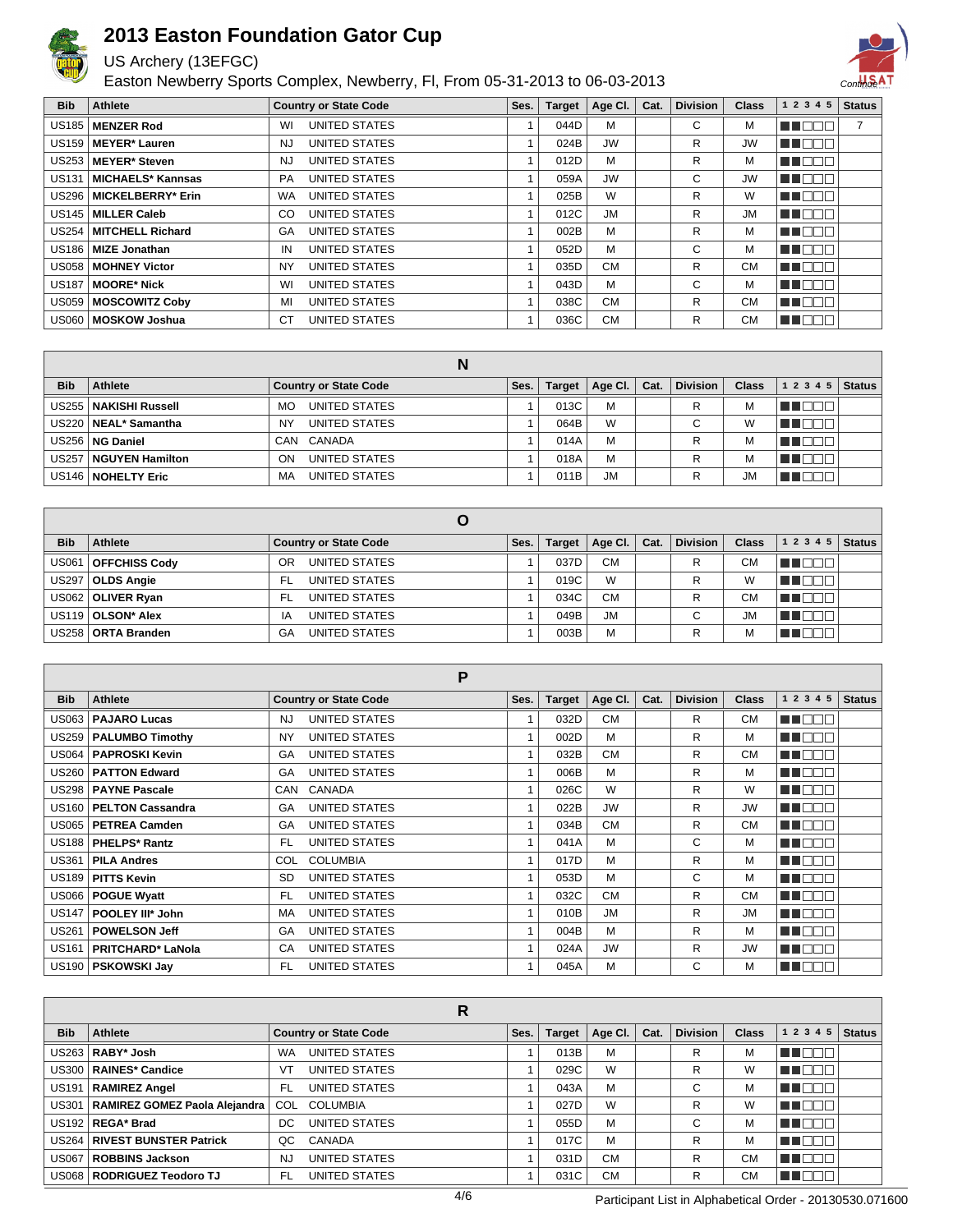

#### US Archery (13EFGC)

Easton Newberry Sports Complex, Newberry, Fl, From 05-31-2013 to 06-03-2013



| <b>Bib</b> | Athlete                  | <b>Country or State Code</b> | Ses. | <b>Target</b> | Age Cl.   | Cat. | Division    | <b>Class</b> | $12345$ Status |  |
|------------|--------------------------|------------------------------|------|---------------|-----------|------|-------------|--------------|----------------|--|
|            | US265   RODRIGUEZ* Angel | UNITED STATES<br>FL          |      | 006C          | M         |      | R           | м            |                |  |
|            | US193   ROGERS Tyrel     | UNITED STATES<br>CO          |      | 054D          | M         |      | С           | М            |                |  |
|            | US132   ROGERS* KayLeigh | UNITED STATES<br>тх          |      | 058B          | <b>JW</b> |      | $\sim$<br>U | <b>JW</b>    | an ito b       |  |
|            | US148   ROH William      | UNITED STATES<br>NY          |      | 004D          | <b>JM</b> |      | R           | <b>JM</b>    |                |  |
|            | US194   ROJAS Francisco  | COLUMBIA<br>COL              |      | 050D          | M         |      | $\sim$      | M            |                |  |
|            | US195   ROUSSEAU Simon   | CANADA<br>QC.                |      | 055B          | M         |      | $\sim$      | М            |                |  |
|            | US196   ROWSON David     | NSW AUSTRALIA                |      | 049D          | M         |      | $\sim$<br>U |              |                |  |

|              |                                     | S                                 |                |               |           |      |                 |              |              |               |
|--------------|-------------------------------------|-----------------------------------|----------------|---------------|-----------|------|-----------------|--------------|--------------|---------------|
| <b>Bib</b>   | <b>Athlete</b>                      | <b>Country or State Code</b>      | Ses.           | <b>Target</b> | Age CI.   | Cat. | <b>Division</b> | <b>Class</b> | 1 2 3 4 5    | <b>Status</b> |
| <b>US302</b> | <b>SAMSEL*</b> Jennifer             | <b>UNITED STATES</b><br><b>FL</b> | $\overline{1}$ | 022C          | W         |      | R               | W            | n na m       |               |
| <b>US069</b> | <b>SARGENT Daniel</b>               | <b>UNITED STATES</b><br>SC        | 1              | 039D          | <b>CM</b> |      | R.              | <b>CM</b>    | ma mar       |               |
| <b>US120</b> | <b>SCHMIDT Micah</b>                | <b>UNITED STATES</b><br>OH        | 1              | 051C          | <b>JM</b> |      | C               | <b>JM</b>    | n in min     |               |
| <b>US070</b> | <b>SHEDROFF Noah</b>                | <b>UNITED STATES</b><br>OH        | 1              | 038D          | <b>CM</b> |      | R               | <b>CM</b>    | MA DELE      |               |
| <b>US197</b> | <b>SHELBY Andre</b>                 | <b>UNITED STATES</b><br><b>FL</b> | $\mathbf{1}$   | 047A          | M         |      | C               | М            | M DE L       |               |
| <b>US198</b> | <b>SHIELDS Jerry</b>                | <b>UNITED STATES</b><br><b>FL</b> | 1              | 049A          | M         |      | C               | М            | ma mar       |               |
| <b>US071</b> | <b>SHIN James</b>                   | <b>UNITED STATES</b><br>CA        | $\overline{1}$ | 038A          | <b>CM</b> |      | R               | <b>CM</b>    | n n n n n    |               |
| <b>US149</b> | <b>SIMON Eliot</b>                  | <b>UNITED STATES</b><br><b>NY</b> | $\overline{1}$ | 003D          | <b>JM</b> |      | R               | <b>JM</b>    | ma mara      |               |
| <b>US221</b> | <b>SKARVAN* Tristan</b>             | <b>UNITED STATES</b><br>WI        | $\mathbf{1}$   | 059B          | W         |      | C               | W            | UN DELT      |               |
| <b>US266</b> | <b>SLACK Marc</b>                   | <b>UNITED STATES</b><br>VA        | $\mathbf{1}$   | 018C          | M         |      | R               | М            | UN DELL'     |               |
| <b>US303</b> | <b>SMITH Holly</b>                  | <b>UNITED STATES</b><br>FL.       | $\overline{1}$ | 020C          | W         |      | R               | W            | MA NAT       |               |
| <b>US199</b> | <b>SMITH Joseph</b>                 | <b>UNITED STATES</b><br><b>NC</b> | 1              | 046B          | M         |      | C               | М            | ma mar       | 6             |
| <b>US267</b> | SMITH* Josh                         | <b>UNITED STATES</b><br>CA        | $\mathbf{1}$   | 005A          | M         |      | R               | М            | n na na n    |               |
| <b>US304</b> | <b>SPANGLER Angela</b>              | <b>UNITED STATES</b><br><b>TX</b> | $\overline{1}$ | 021D          | W         |      | R               | W            | a a mara     |               |
| <b>US200</b> | <b>SRONCE Jody</b>                  | <b>UNITED STATES</b><br><b>FL</b> | $\overline{1}$ | 048A          | M         |      | C               | М            | ma mata      |               |
| <b>US305</b> | <b>STEPHENS Linda</b>               | <b>UNITED STATES</b><br>GA        | $\overline{1}$ | 020B          | W         |      | R.              | W            | <b>RADER</b> |               |
| <b>US306</b> | <b>STOVER* Holly</b>                | <b>UNITED STATES</b><br>CA        | $\mathbf{1}$   | 019A          | W         |      | R               | W            | n n n n n    |               |
| <b>US268</b> | <b>STUCKEY H. Troy</b>              | <b>UNITED STATES</b><br><b>TX</b> | 1              | 015C          | M         |      | R               | М            | <b>HELL</b>  |               |
| <b>US072</b> | <b>SUGIMOTO Yuji</b>                | <b>JAPAN</b><br><b>JPN</b>        | $\overline{1}$ | 033D          | <b>CM</b> |      | R               | <b>CM</b>    | ma mar       |               |
| <b>US201</b> | <b>SULLIVAN<sup>*</sup> Matthew</b> | <b>UNITED STATES</b><br>UT        | 1              | 044C          | M         |      | C               | м            | n in nin     |               |

| <b>Bib</b>        | Athlete                            | <b>Country or State Code</b> | Ses. | <b>Target</b> | Age CI.   | Cat. | <b>Division</b> | <b>Class</b> | 1 2 3 4 5 | <b>Status</b> |
|-------------------|------------------------------------|------------------------------|------|---------------|-----------|------|-----------------|--------------|-----------|---------------|
| <b>US073</b>      | <b>TANI Jimmy</b>                  | UNITED STATES<br>CA          |      | 036A          | <b>CM</b> |      | R               | <b>CM</b>    |           |               |
| US202             | TAYLOR* Dacota                     | UNITED STATES<br>ТX          |      | 048D          | M         |      | С               | м            |           |               |
|                   | US162   TAYLOR* Kelsey             | UNITED STATES<br>OН          |      | 024D          | <b>JW</b> |      | R               | <b>JW</b>    | T O       |               |
| <b>US307</b>      | THIFFEAULT PICARD Georcy-Stéphanie | QC<br>CANADA                 |      | 024C          | W         |      | R               | W            | T E E     |               |
| <b>US203</b>      | THOMPSON* Cody                     | UNITED STATES<br>NC.         |      | 047B          | M         |      | С               | м            | TEN       |               |
| <b>US269</b>      | <b>TORRES Diego</b>                | <b>COLUMBIA</b><br>COL       |      | 016B          | M         |      | R               | м            |           |               |
| <b>US308</b>      | <b>TURONEK* Philippa</b>           | UNITED STATES<br>CA          |      | 020A          | W         |      | R               | W            | TEN       |               |
| US <sub>150</sub> | <b>TWOMBLY* Matt</b>               | UNITED STATES<br>CO          |      | 010C          | <b>JM</b> |      | R               | <b>JM</b>    |           |               |
|                   | US309   TYAN Sandra                | UNITED STATES<br>AZ          |      | 029A          | W         |      | R               | W            | 88 O D    |               |

| <b>Bib</b> | <b>Athlete</b>       | Country or State Code | Ses. | <b>Target</b> | Age Cl.   | Cat. | <b>Division</b> | <b>Class</b> | 1 2 3 4 5   Status |  |
|------------|----------------------|-----------------------|------|---------------|-----------|------|-----------------|--------------|--------------------|--|
|            | US074   UTLEY Colton | UNITED STATES<br>IA   |      | 038B          | <b>CM</b> |      |                 | CМ           |                    |  |

| <b>Bib</b> | Athlete                | <b>Country or State Code</b>    | Ses. | <b>Target</b> | Age Cl. | Cat. | <b>Division</b> | <b>Class</b> | $12345$ Status |  |
|------------|------------------------|---------------------------------|------|---------------|---------|------|-----------------|--------------|----------------|--|
| US222      | VAN NATTA Jamie        | UNITED STATES<br>OH             |      | 062C          | W       |      | С               | W            |                |  |
|            | US223   VAN NEST Karen | UNITED STATES<br>ON             |      | 060A          | W       |      | С               | W            |                |  |
| US270      | <b>VENNERA James</b>   | UNITED STATES<br>N <sub>C</sub> |      | 017A          | M       |      | D               | м            |                |  |
| US204      | <b>VISCO Brian</b>     | UNITED STATES<br>MA             |      | 054B          | M       |      | С               | м            |                |  |